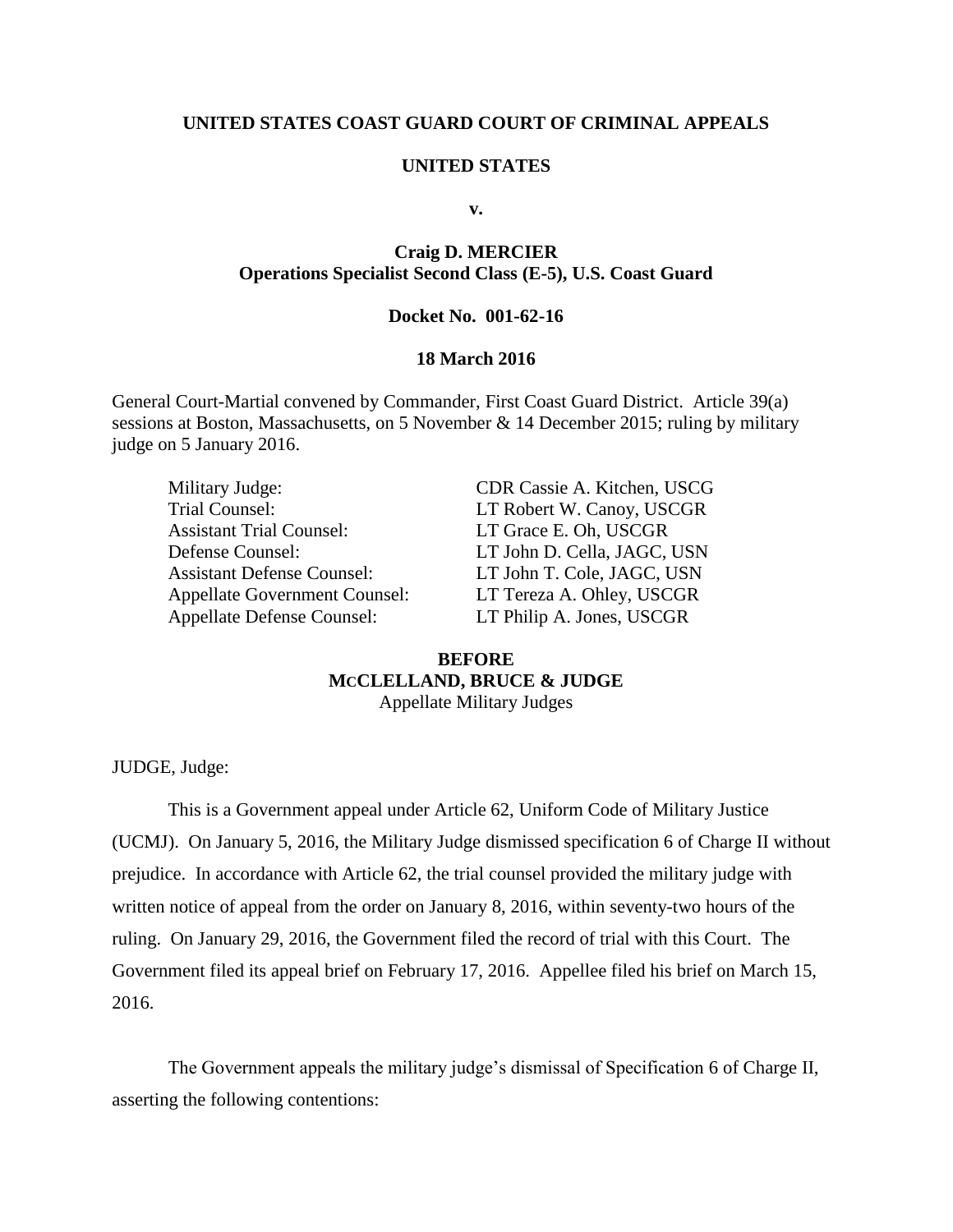- A. The plain language of Articles 32 and 34 is unambiguous: preliminary hearing officers are to write a report that addresses the purposes of the preliminary hearing; they do not have the power to dismiss charges through the report's assessment of probable cause.
- B. Although a reading of Article 32 and 34 is sufficient to determine that the statutes are clear and consistent in providing that the PHO's determinations are advisory, an examination of legislative history also supports that conclusion.
- C. The accused has no due process right to a binding determination by the PHO.
- D. Charge II, Specification 6 should not have been dismissed for improper referral; because the Article 34 advice is not defective or misleading in any way.

#### **Proceedings Below**

The accused is charged with, among other things, six specifications alleging a violation of Article 134 by the communication of indecent language. Pertinent to this appeal are Specifications 6 and 7 of Charge II, which each allege the accused communicated indecent language to a civilian woman, CM, from on or about August 2011 through December 2013. A preliminary hearing under Article 32, UCMJ, was held on September 11, 2015. CM did not testify; instead, the Government submitted a Coast Guard Investigative Service (CGIS) agent's memorandum summarizing his interview of CM, and a transcript of an electronic messenger conversation between the accused and CM. In his September 21, 2015, report, the Preliminary Hearing Officer (PHO) did not find probable cause to believe the accused committed Charge II, Specification 6 because neither the memo nor the transcript contained any language supporting two of the alleged indecent statements and the other two statements (alleging sex with his brother and mother) were best captured by the language of Specification 7. The PHO therefore did not recommend referring Charge II, Specification 6 to a general court-martial.

In his October 9, 2015, Article 34 advice, the Staff Judge Advocate (SJA) concurred with all the PHO's recommendations with the exception of Charge II, Specification 6, next to which he wrote "I do not concur with the PHO's recommendation. The specification is supported by the expected testimony of Ms. C.M." The convening authority referred all charges to a general court-martial on October 14, 2015.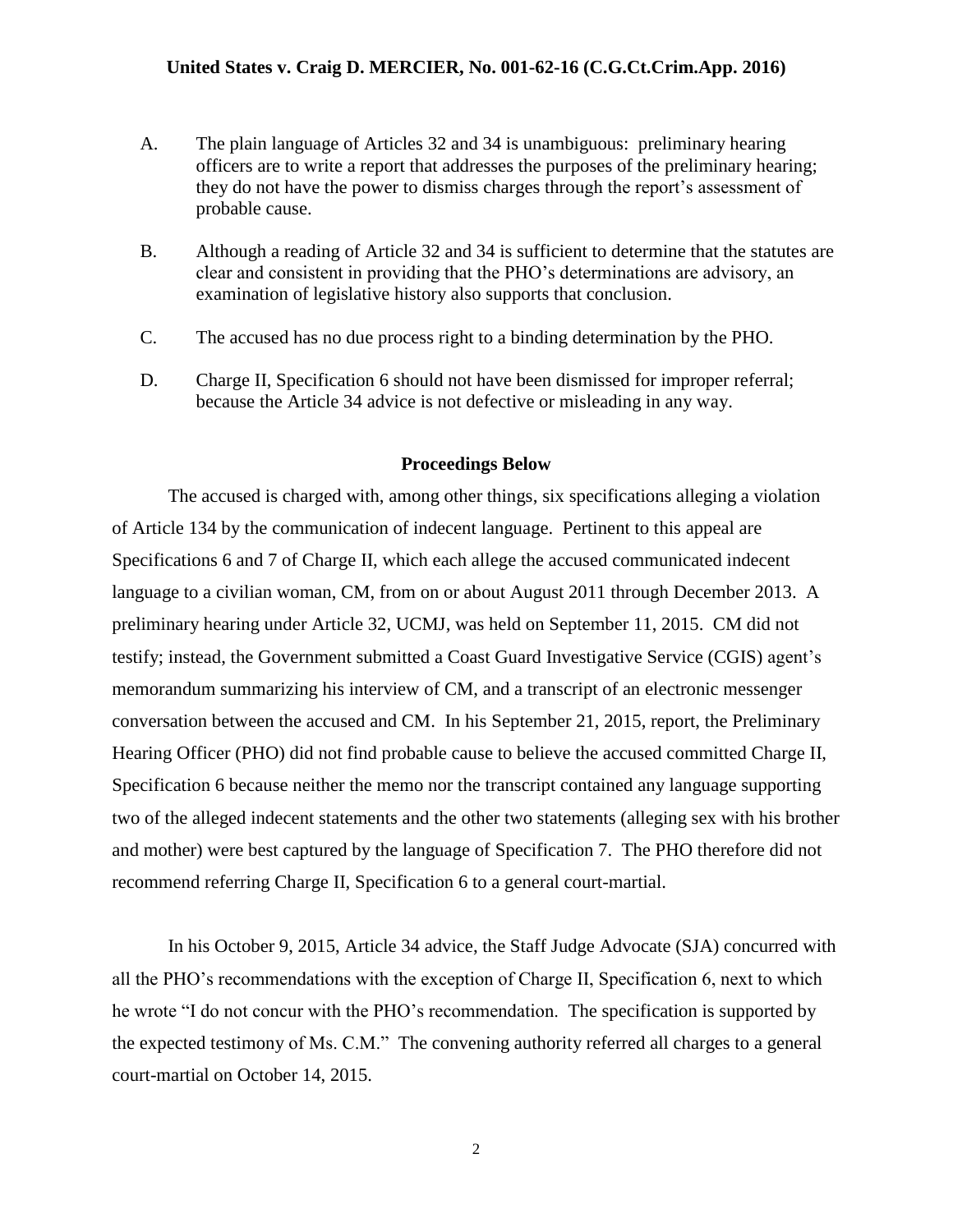On November 25, 2015, the defense moved to dismiss Specification 6 of Charge II, arguing that (1) since no probable cause existed to support Charge II, specification 6, referral to a general court-martial violated the accused's right to due process; and (2) that the Article 34 advice was misleading in that it stated that the charges were "warranted by the evidence indicated in [the PHO's report]." A hearing on the defense's motion was held on 14 December 2015. The military judge granted the defense's motion on January 5, 2016, dismissing Specification 6 of Charge II. The military judge also held that "even if a determination by the PHO that probable cause exists is *not* a necessary precondition to referral to a GCM . . . to the extent the Article 34 advice relied on evidence not before the PHO, it is defective." This appeal followed.

#### **Applicable law, Scope and Standards of Review**

Under Article 62, we act only with respect to matters of law. We review the military judge's decisions for abuse of discretion. We reject her findings of fact only if they are clearly erroneous or not supported by the evidence.

The law pertinent to this appeal is that governing the preliminary hearing required by Article 32 and Rule for Courts-Martial (R.C.M.) 405, Manual for Courts-Martial, United States, as amended by Exec. Order 13696, 80 Fed. Reg. 35,783 (17 June 2015), as well as the staff judge advocate advice required by Article 34. Unless waived, a preliminary hearing is required before charges can be referred to a court-martial. Article  $32(a)(1)$ . One purpose of the preliminary hearing is to determine "whether there is probable cause to believe an offense has been committed" by the accused. Article  $32(a)(2)(A)$ . The preliminary hearing officer must prepare a report that specifically addresses whether probably cause exists. Article 32(c). A convening authority cannot refer a specification to a general court-martial, "unless he has been advised in writing by the staff judge advocate that— . . . the specification is warranted by the evidence indicated in" the preliminary hearing officer's report. Article 34(a).

#### **Analysis**

The Government presents multiple issues, most of which deal with the nature and effect of the PHO's determination of probable cause. We address only the fourth one, which relates to

3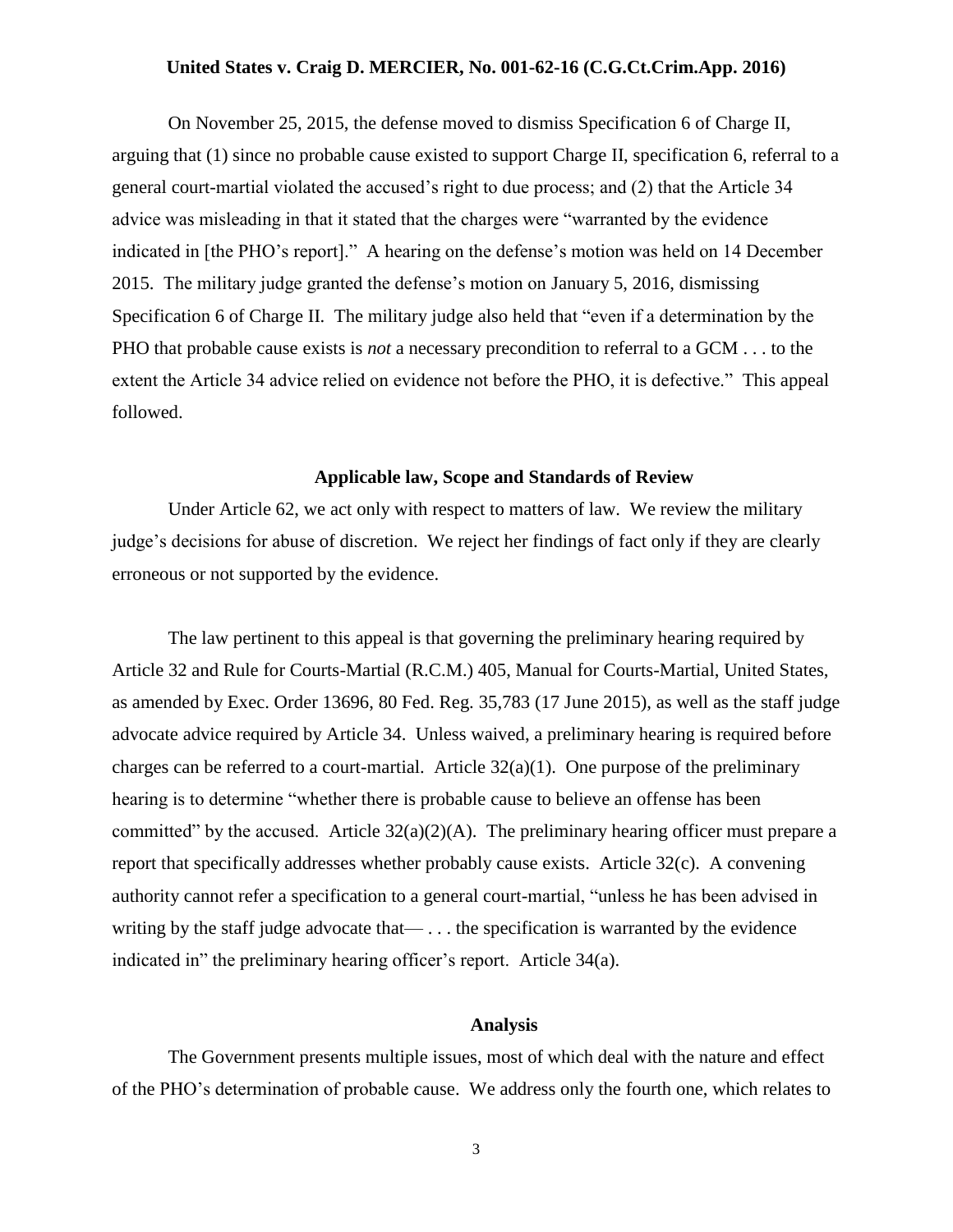the military judge's alternative holding that the Article 34 advice was defective because it relied on the expected testimony of CM which was not presented at the preliminary hearing.

The facts in this case are not in dispute. The parties agree that no direct evidence was presented at the preliminary hearing concerning the last two of the four statements allegedly made by the accused to CM; these statements are not found in either the CGIS memo or the electronic messenger transcript. The Government argues instead that the "PHO report contains circumstantial evidence that the accused also made the other two listed statements because he habitually made statements like them to other people." The Government then goes on to list several different statements that the accused made to other people, but these statements are not similar to the last two statements alleged in Specification 6. The military judge's finding that no evidence as to these statements was presented at the preliminary hearing is not clearly erroneous. 1

The failure to present any evidence as to these two statements at the preliminary hearing presents two problems for the Government. First, the failure to present any such evidence means that the preliminary hearing was not in substantial compliance with Article 32 and R.C.M. 405 with regard to Specification 6 ("no charge or specification may be referred to a general courtmartial for trial until completion of a preliminary hearing in substantial compliance with this rule." R.C.M. 405(a).) To substantially comply with R.C.M. 405, the Government must present at least some evidence from which the PHO could find probable cause in support of each specification. A preliminary hearing at which no evidence is presented as to a specification is not in substantial compliance with R.C.M. 405 because it cannot fulfill one of the purposes of the preliminary hearing: to determine if there is probable cause to believe that an offense was committed and the accused committed the offense. *Id.* If the accused timely objects, a specification cannot be referred to general court-martial without substantial compliance with Article 32 and R.C.M. 405, regardless of the PHO's or the SJA's determination regarding probable cause.

 $\overline{a}$ 

<sup>&</sup>lt;sup>1</sup> In addition to the PHO's report (Appellate Ex. V at 21), the Article 34 advice (*Id.* at 48) and the parties' briefs, the military judge also had the transcript of an electronic messenger conversation between the accused and CM (Appellate Ex. XVII at 113-120) along with the CGIS memorandum documenting CM's interview (*Id.* at 97-98; also found in Appellate Ex. XV at 94-95).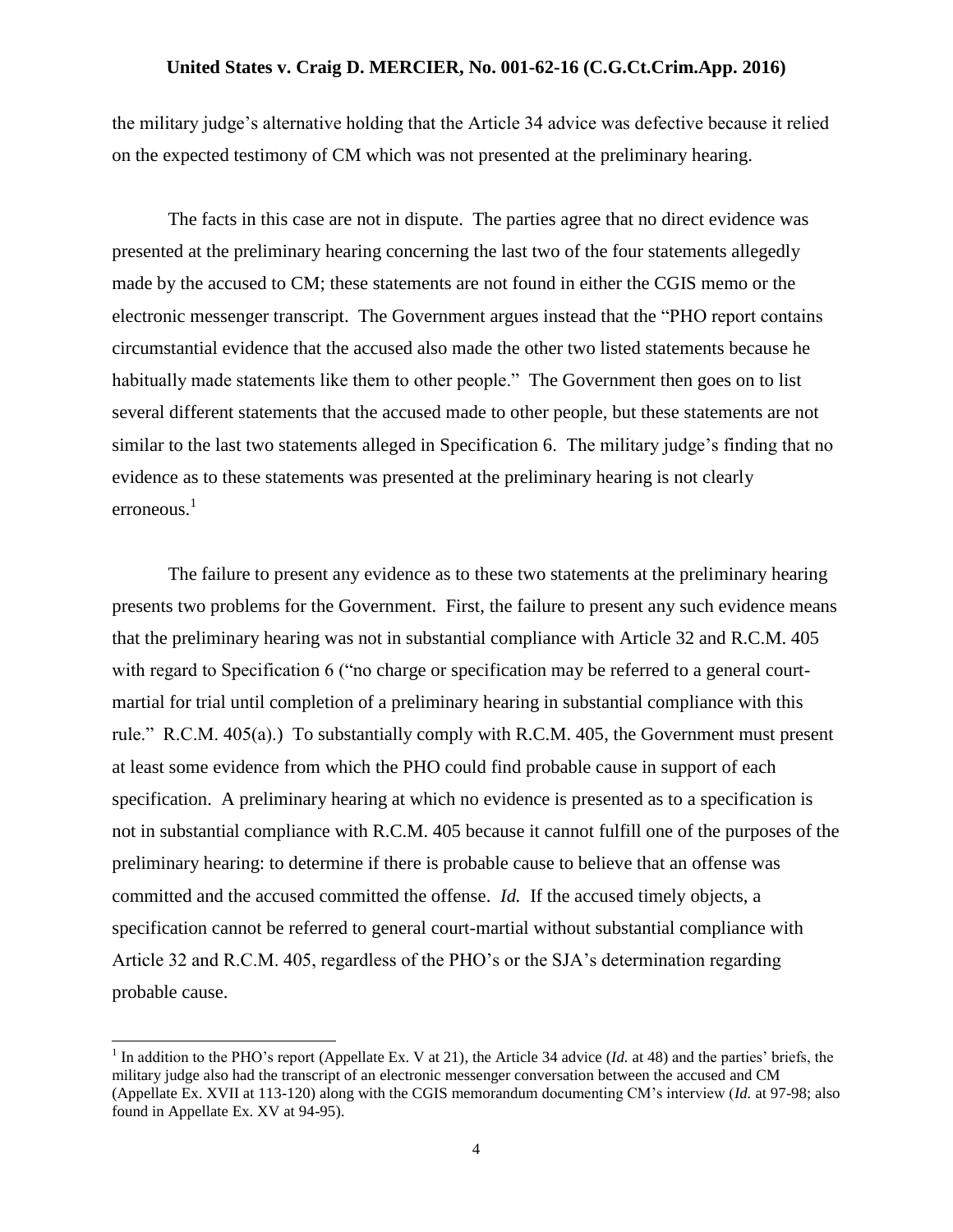Second, because no evidence was presented as to the statements at issue, the PHO's report contained no evidence as to these statements. Consequently, this specification could not be properly referred to the court-martial because no specification may be referred to a general court-martial unless the Staff Judge Advocate advises the Convening Authority that the specification is warranted by the evidence in the PHO's report, and such evidence was in fact presented to the PHO. Article 34(a)(2). The Staff Judge Advocate's reference to CM's expected testimony does not cure this defect since the expected testimony was not presented at the preliminary hearing. $2$  The Article 34 advice was therefore defective.

The violations of Article 34 and R.C.M. 405 meant Specification 6 was improperly referred at least with regard to the final two statements. As for the first two statements alleged in Specification 6, the PHO found that the evidence presented at the preliminary hearing with regard to these two statements was better captured in Specification 7 which also involves communications with CM during the same time period. That finding was adopted by the military judge and, based on the evidence before her, her finding is not clearly erroneous. If there is evidence of statements from the accused to CM not encompassed in specification 7, the Government could present that at a new preliminary hearing, but there might still be concern that alleging essentially the same conduct in two separate specifications presents an unreasonable multiplication of charges. *U.S. v. Quiroz*, 55 M.J. 334 (C.A.A.F. 2001).

Having found errors at the preliminary hearing and in the Article 34 advice, there is no requirement to find prejudice as a precondition to the grant of a remedy. *U.S. v. Davis*, 64 M.J. 445, 448 (C.A.A.F. 2007). The only question is what remedy is proper. A motion to correct a defect in a preliminary hearing or in the pretrial advice should be treated as a motion for appropriate relief under R.C.M. 906(b)(3). If an error is found, the remedy is ordinarily a continuance. *See* R.C.M. 906(b)(3) Discussion ("If the motion is granted, the military judge should ordinarily grant a continuance so the defect may be corrected."). Because the Article 34

<sup>&</sup>lt;sup>2</sup> If "CM's expected testimony" referred to the CGIS memorandum and the electronic messenger transcript, the SJA was incorrect; those documents did not contain evidence supporting the allegations in specification 6 as opposed to those in specification 7. In addition, while the SJA may disagree with the PHO's determination as to probable cause, it will be to no avail if there has not been substantial compliance with the requirement to present some evidence at the preliminary hearing from which probable cause could be found.